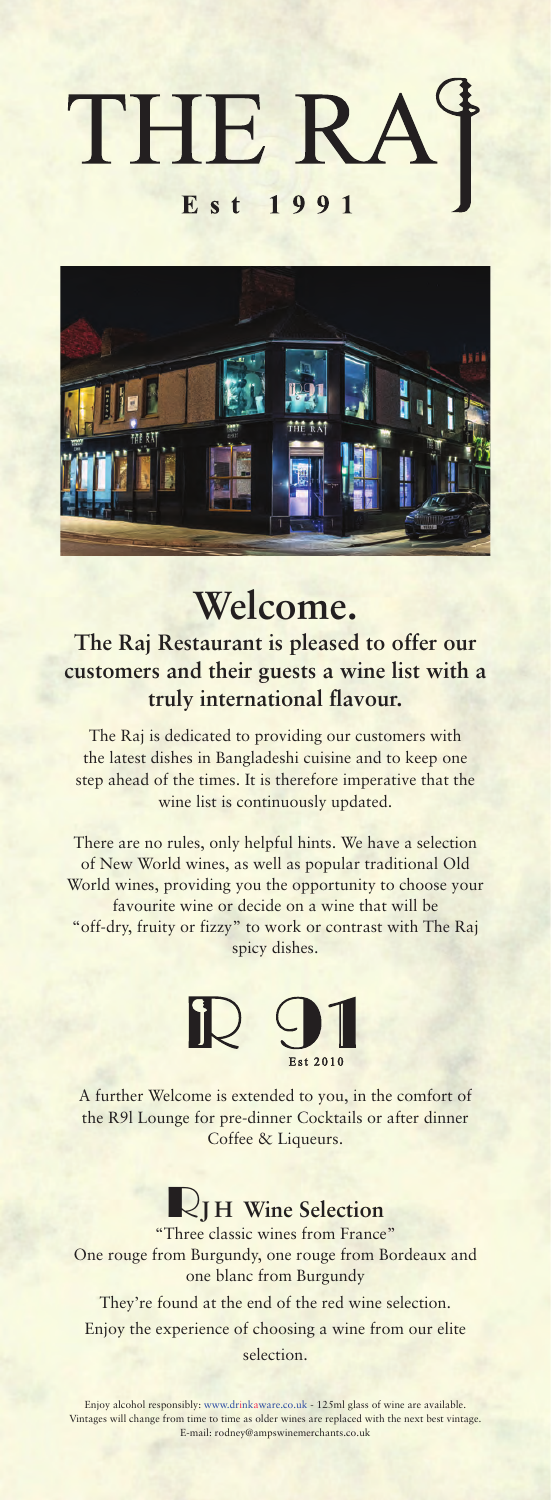## **Our White Wines**

#### **Bin 01 Chardonnay/Semillon - Brookford**

*A magical blend of two classic grape varieties. Grown in South Eastern Australia, very easy style.* **Australia**

#### **Bin 02. Sauvignon Blanc - Camino de la Cabana**

*Brimming full of juicy apple and pear flavours, very appealing and a refreshing wine from the Casablanca region.* **Chile** 

#### **Bin 03. Pinot Grigio - Brome di Monte**

*Simply delicious, with so many poor examples of Pinot Grigio, it is very rewarding to find Brume di Monte from the Provincia di Pavia region, a wine with floral aromas and just a hint of attractive honey.*

**Italy**

#### **Bin 04. Viura - Rioja Lopez de Haro Blanco**

*Voted Spain's best value white wine, out of 650 wines tasted! Made from the native Viura grape variety, shows fine fruit flavours leading to a clean, dry balance and a long.finish. An excellent wine.*

**Spain**

#### **Bin 05. Sauvignon Blanc – Babich Black Label**

*An excellent style of the Sauvignon Blanc grape from the Marlborough region. Aromas and flavours of passionfruit, grapefruit and spice. Nicely balanced with a freshness that lingers to a long finish.*

**New Zealand**

#### **Bin 06. Picpoul de Pinet Due de Morny Cave de l'Ormarine Languedoc**

*Picpoul (pronounced pick-paul) is a little-known grape variety from the sunny South of France that is fresh, crisp and clean. We think Picpoul may well be the next big thing as the quality is so easy to enjoy.*

**France**

#### **Bin 07. Gavi di Gavi - Nuovo Qadro la Battisina**

*Distinctive straw colour, the fashionable Gavi from the native varietal Cortese grape from the Piemonte region. It has a soft textured dry appealing style, that shows a honey-rich flavour, persistent to the end.*

**Italy**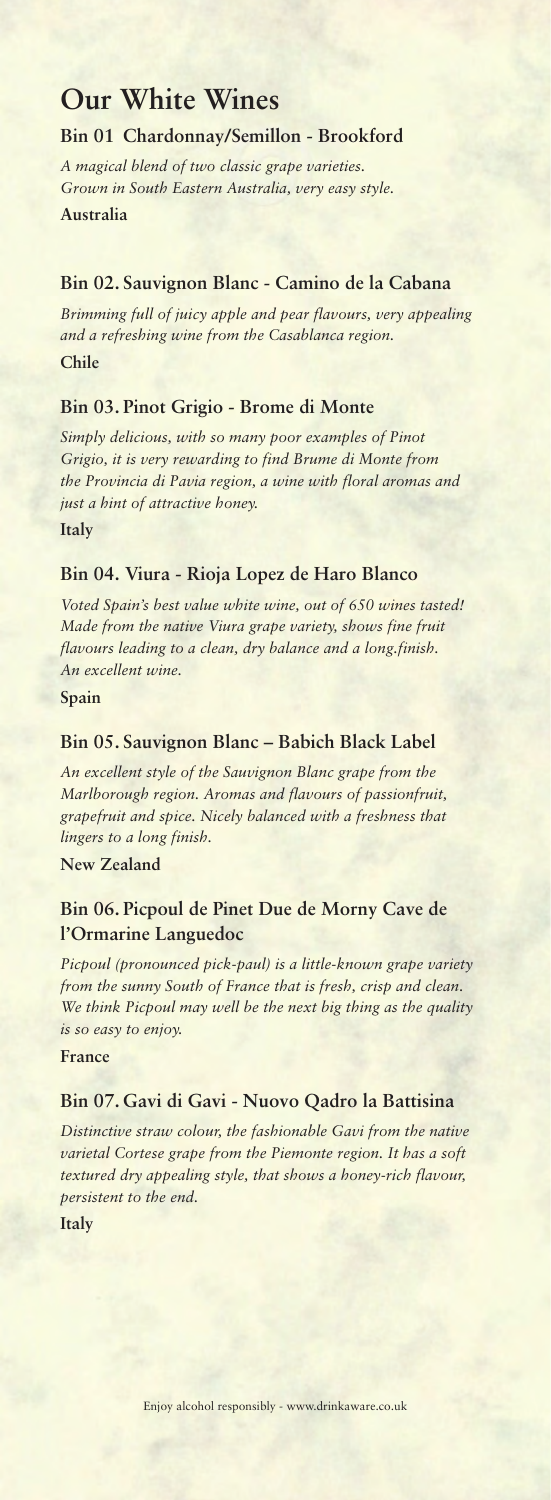#### **Bin 08. Chablis - Fournillon**

*A family Domaine, creating a classic Chablis showing all it's elegance and intensity. Not a trace ef oak show here, a taste of creamy fruit has a long depth of flavour and a slight raciness in the finish.*

#### **France**

#### **Bin 09. Sancerre Blanc - 'Silex' Philippe Girard**

*An individual vine varietal grown in the special Silex soils of the Loire Valley. A limited numbered bottle. An individual white grape varietal making this crisp and fragrant flavoured wine. Wines of this quality are among the finest made Sauvignon Blanc wines in the world today.*

#### **France**

#### **Bin 10. Cloudy Bay - Marlborough Sauvignon Blanc**

*With the highest temperatures and the combination of gravel sub soils in Marlborough region, offer a star performing Sauvignon Blanc. Helped by a cool maritime South Pacific breeze produces a wine of great fruit intensity, always in great demand and continuity is not always possible. - Sorry to say.*

**New Zealand**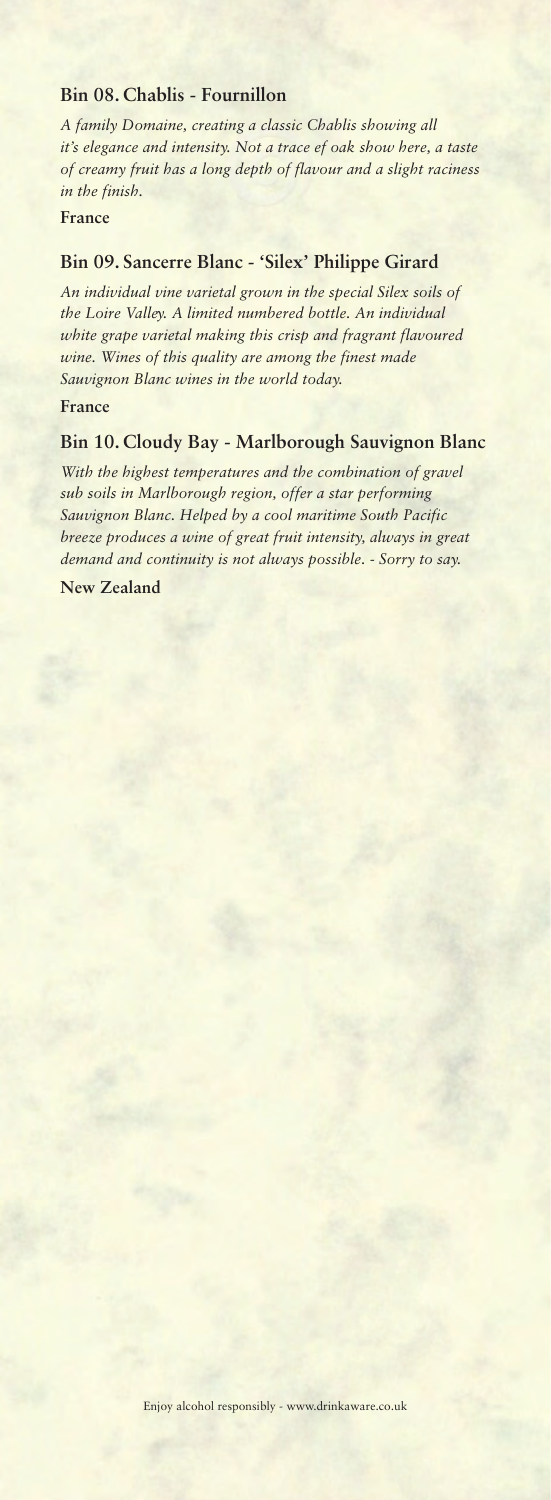# **Our Red Wines**

#### **Bin 11. Shiraz/Cabernet Sauvignon - Brookford**

*A magical blend, two classic grapes from Eastern Australia, very smooth style.*

**Australia**

#### **Bin 12. Merlot - Camino de la Cabana**

*Generously plummy, medium-bodied wine, with blackberry fruits, well structured palate and soft tannins. Central Valley region*

**Chile** 

#### **Bin 13. Shiraz - Soldiers Block**

*A mix of spicy black pepper and blackcurrant, shows this blend with soft tannin and an easy style to drink.* **Australia**

#### **Bin 14. Crianza Rioja - Rioja Lopez de Haro**

*Powerful flavours of plum and vanilla with hints of oak ageing on the palate, a good structured wine, dangerously drinkable.* **Spain**

#### **Bin 15. Chateau L'Ermitage Rouge Costieres des Nimes**

*A very smooth blend of three grape varieties, Syrah, Mourvedre, Grenache brings a spicy and beefy red that's dark and lots of warming ripe red fruit flavours. It's both fruity and savoury which makes it a really interesting wine.*

**France**

#### **Bin 16. Les Cateaux Cotes du Rhone Villages**

*A wine with a 'wow!' factor - which is exactly why this is one of our favourite wines! Deliciously smooth and rich, with red berry fruits, soft supple tannin flavours, all from the native grape varieties the Grenache Noir & Syrah.*

**France**

#### **Bin 17. Les Cateaux Cotes du Rhone Villages. Magnum**

*All of the above! but so much more from a Magnum bottle.* **France**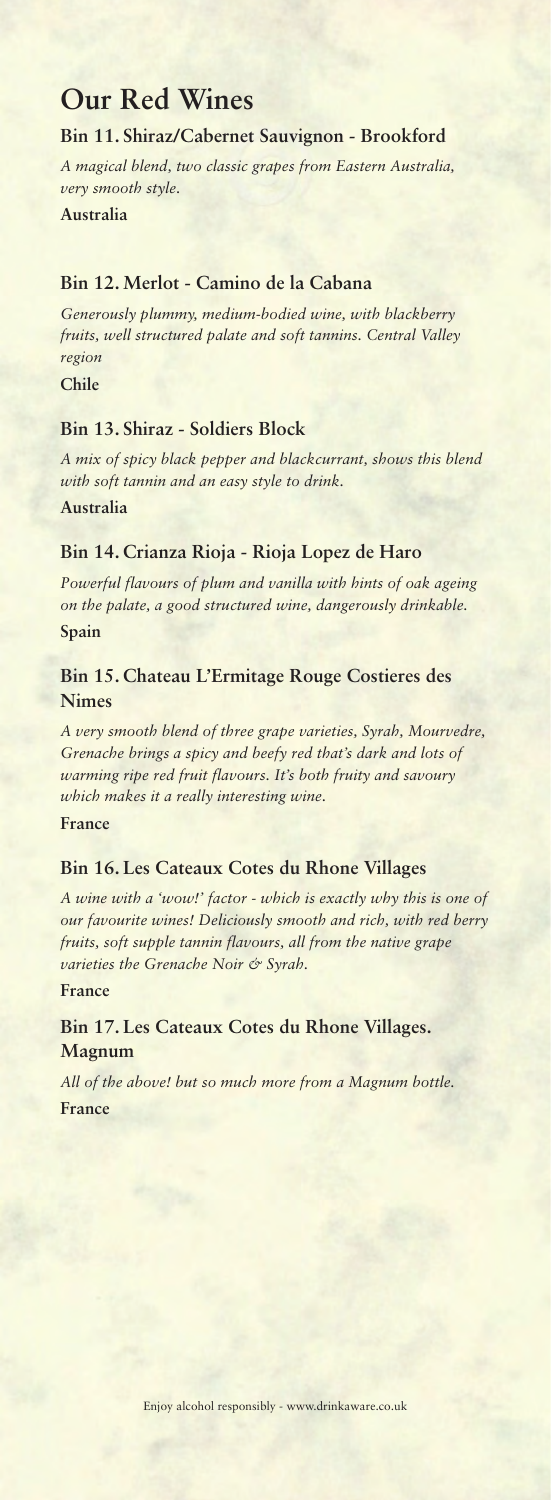#### **Bin 18. Malbec - Sottano Mendosa**

*The fine climate and the consistent summer temperatures make for perfect vine-growing. The Malbec, has become the ambassador of Argentina. Flavours of fine red fruit, a velvety round palate mingles very nicely with soft dark fruit tones.*

#### **Argentina**

#### **Bin 19. Nero d'Avalo/Frappato U.Passimiento Baglio Gihellina**

*Harvested in late Autumn creates an aromatically unique Mediterranean fragrance, vivid red colour with purple tones. Bouquet is fresh, with lots of red berries and sweet spices, medium bodied character, with smooth tannins, long lasting finish.*

#### **Sicily**

#### **Bin 20. Barolo Alasia**

*From the region of Piemonte this Barolo is well at home with characteristics from the native Nebbiolo grape. Savoury and classic, pleasingly supported with ripe fruit and a round silky texture, leading to a good lengthy finish.*

**Italy**

RJH Wine Selection

#### **Bin A. Burgundy Rouge Nuits St Georges Domaine Chauvenet 2016 Burgundy France**

*A classic, Pinot Noir, medium-bodied to a full bodied dry wine with layers of ripe berry fruits on the palate. A high degree of elegance, smoothness and silkiness throughout this wine. Burgundy at its best.*

#### **Bin B. Burgundy Blanc Meursault Domaine Cornu 2017 Burgundy France**

*Cornu only have a few rows of vines in Meursault, so there isn't much available! The .fruit produced is always very concentrated as half of the wine is aged for 12 months in new oak, with the rest of the wine sits in second fill barrels for 12 months. Rich opulent nose, wonderful texture from the Chardonnay grape leading to an elegant finish. Very desirable, indeed.*

#### **Bin C. Bordeaux Rouge Chateau Bellegrave Pomerol 2011 Bordeaux France**

*From this excellent Bordeaux estate. A medium bodied wine .from a perfect blend of grape varieties of Merlot 75% and Cabernet Franc 25%. A medium bodied, plummy, yet fresh with plenty of ripe, sweet fruit flavours, all leading to an extremely appealing finish. A real treat.*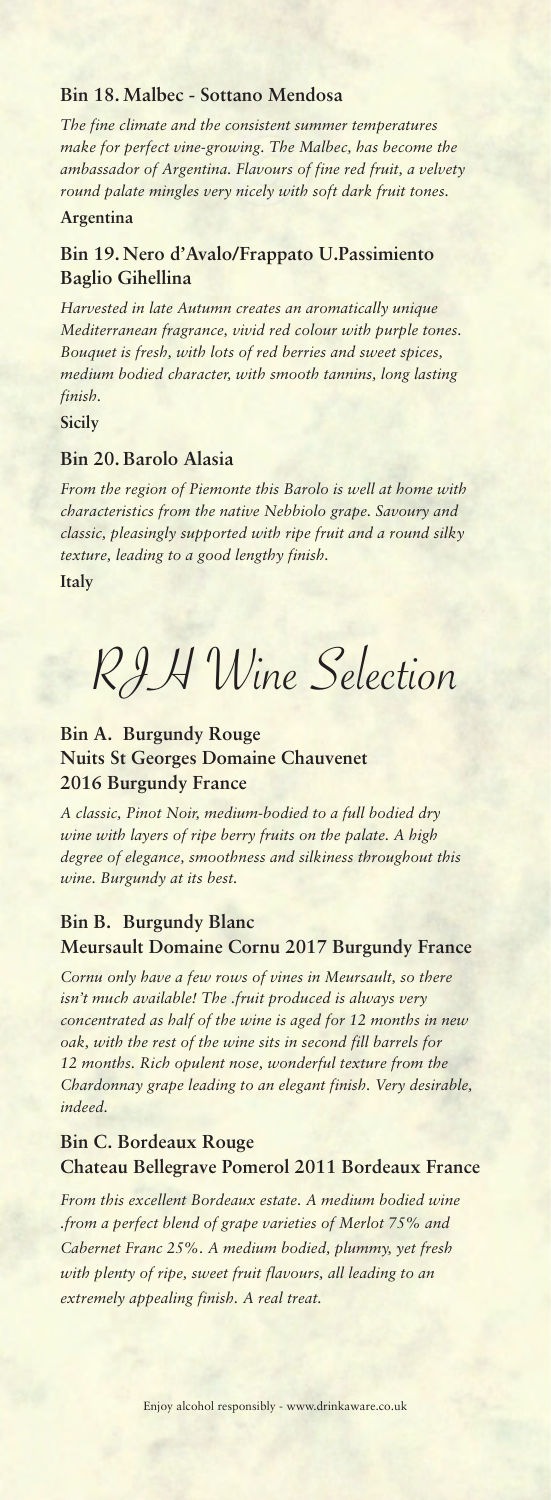## **Our Rose Wines**

#### **Bin 21. Cabernet Sauvignon - Rose Santa Digna Torres**

*From a 100% of the famous grape variety, the Cabernet Sauvignon shows bags of delicious soft summer fruits, a very stylish Rose!*

**Chile**

#### **Bin 22. White Zinfandel Rose - Beatnik**

*A 100% White Zirifandel grape variety, crafted in a Rose style, bags of delicious fruits, very stylish Rose. Making the most of the sunlight ripening hours, which greatly contributes to the flavour and colour. The style leads to an off dry finish. A major crowd pleaser.*

**California, North America**

# **Our Versatile Prosecco Spumante Selection**

#### **Bin 23. Lunetta Spumante Prosecco**

*A light, vibrant fresh sparkling white wine made from the native Giera grape, harvest in the Veneto region. A palate full of soft flavours - delicious.*

**Italy**

#### **Bin 24. Lunetta Spumante Prosecco**

*A Delicious white sparkling aperitif.* **Italy**

#### **Bin 25. Lunetta Spumante Prosecco Rose**

*Imagine lively bubbles and a tasty finish, in this very elegant rose sparkler.*

**Italy**

#### **Bin 26. Lunetta Spumante Prosecco Rose**

*Imagine lively bubbles and a tasty finish, in this very elegant rose sparkler.*

**Italy**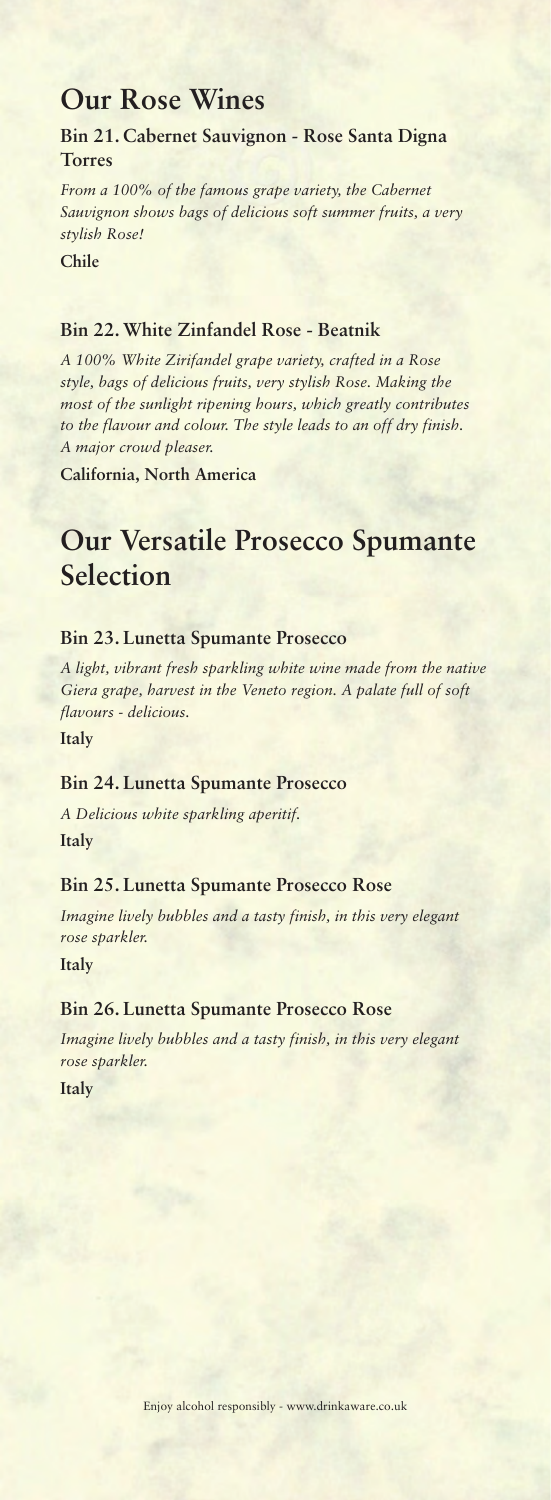# **Grand Marque Non Vintage Champagne Wines**

#### **Bin 27. Taittinger Brut Reserve**

*Remains a Family owned independent Champagne House. A crisp and fresh champagne, brilliant golden straw colour, bubbles are fine and persistent, spiralling to the top. In harmony from the perfect blend of 40% Chardonnay, 60% Pinot Noir.*

#### **Bin 28. Louis Roederer Brut Premier**

*The Brut Premier affirms its personality, and is one of the best non-vintage Champagne available on the market today. A full and rich style, dominated by the Pinot Noir grape. Festive finesse in richness and length.*

#### **Bin 29. Bollinger Special Cuvee**

*An Independent Champagne house. A classic Champagne blend, using grapes from a given year, with the addition of reserve wines. The Champagne House is described as classic.*

#### **Bin 30. Laurent Perrier Cuvee Rose**

*This champagne with its distinctive bottle is one for the enthusiasts/buffs. Using only Pinot Noir grapes from Grand Cru villages, immersing the skin's method. Delicious flavours.*

# **Grand Marque Vintage Champagne Wines**

### **Bin 31. Dom Perignon Vintage**

*To this day, Dom Perignon has retained its founders' modern vision of true luxury, always excellent, yet always improving. The mysterious balance between "white" and "black" grapes (Chardonnay and Pinot Noir). The extra effort that goes into it's making enables each vintage to express its unique character.*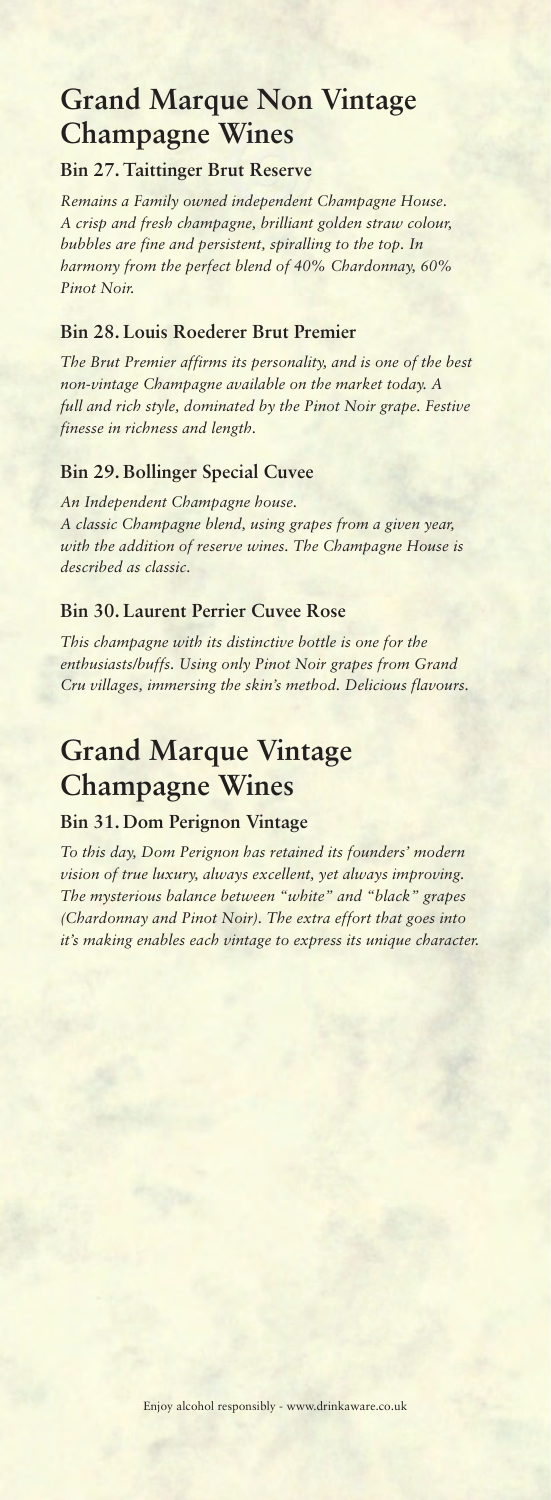## **Exclusive Spirits**

*Please note - our exclusive spirits are served in measures of 50ml as standard. 25ml measures are also available upon request.*

#### **Brandy**

*Remy Martin XO Hennessy XO Hennessy Fine*

#### **Whisky**

*Ardbeg Jameson Black Label Gentleman Jack Balvenie Double Wood 12 Years Glenmorangie 12 Years The Glenlivet 12 Years Aberlour 12 Years Jack Daniels Single Barrel Glenfiddich 15 Years Dimple 15 Years ROYAL SALUTE 21 YEARS*

#### **Gin**

*Tanqueray 10 Warner's (flavours available) Hendricks Brockmans Monkey 47*

#### **Vodka**

*Ciroc (flavours available) Belvedere Beluga Grey Goose*

#### **Rum**

*Chairman' Reserve Kirk and Sweeney Havana Club Especial Zacapa Centenario*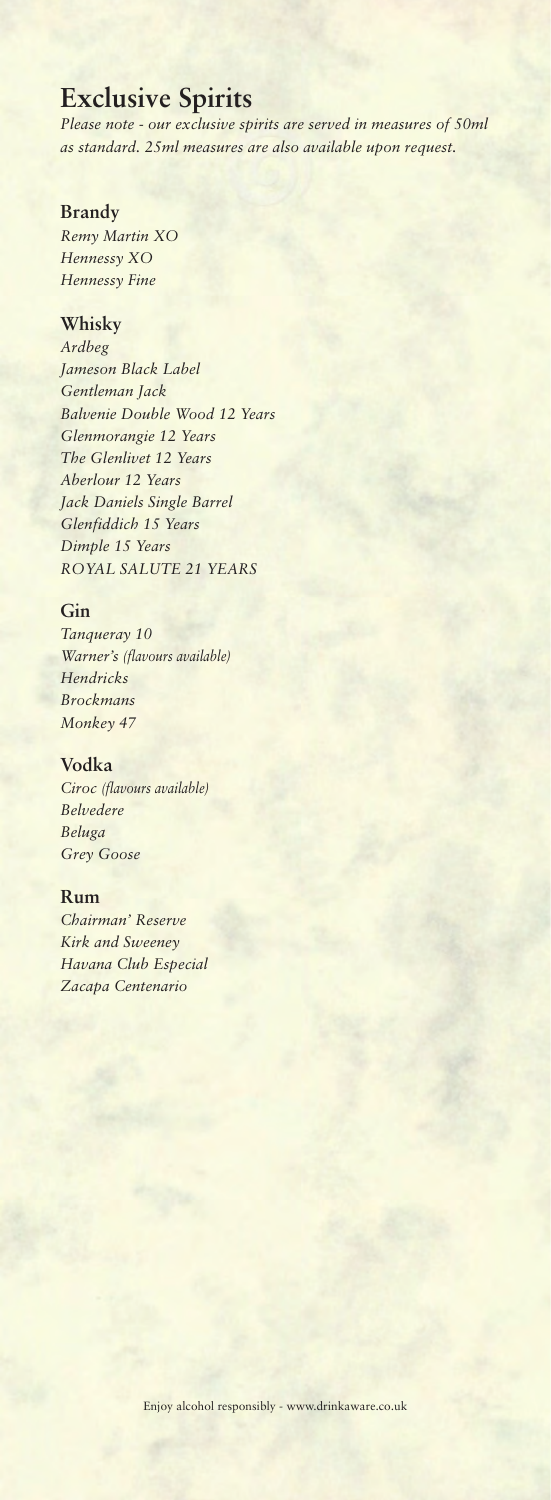# **Premium Spirits**

#### **Brandy** *Hennessy Courvoisier Remy Martin*

#### **Whisky and Bourbons** *Famous Grouse Jura Jack Daniels Glenmorangie Glenfiddich Jameson*

*Chivas Regal Macallan Bullet Bourbon Haig Club*

**Gin** *Bombay Sapphire*

**Vodka** *Smirnoff Absolute Absolute Vanilla*

**Rum** *Bacardi Captain Morgan - Dark Captain Morgan - Spiced Sailor Jerrys Kraken Pussers Mount Gay Malibu*

# **Liqueurs**

*Amaretto Disaronno Chambord Passoa Drambuie Limoncello Tia Maria*

### **Aperitifs 50ml**

*Campari Dubonnet Martini Extra Dry Martini Rosso*

### **Shooter 25ml**

*Patron Tequila Rose Sours (flavours available) Jagermeister*

 $\overline{\phantom{a}}$ 

## **Mixers**

*Gordons Gordons Premium Pink*

*Baileys Peach Schnapps Cointreau Grand Marnier Southern Comfort Kahlua*

*Pimm's No 1 Pernod*

*Tequila Gold Sambuca (flavours available)*

Enjoy alcohol responsibly - www.drinkaware.co.uk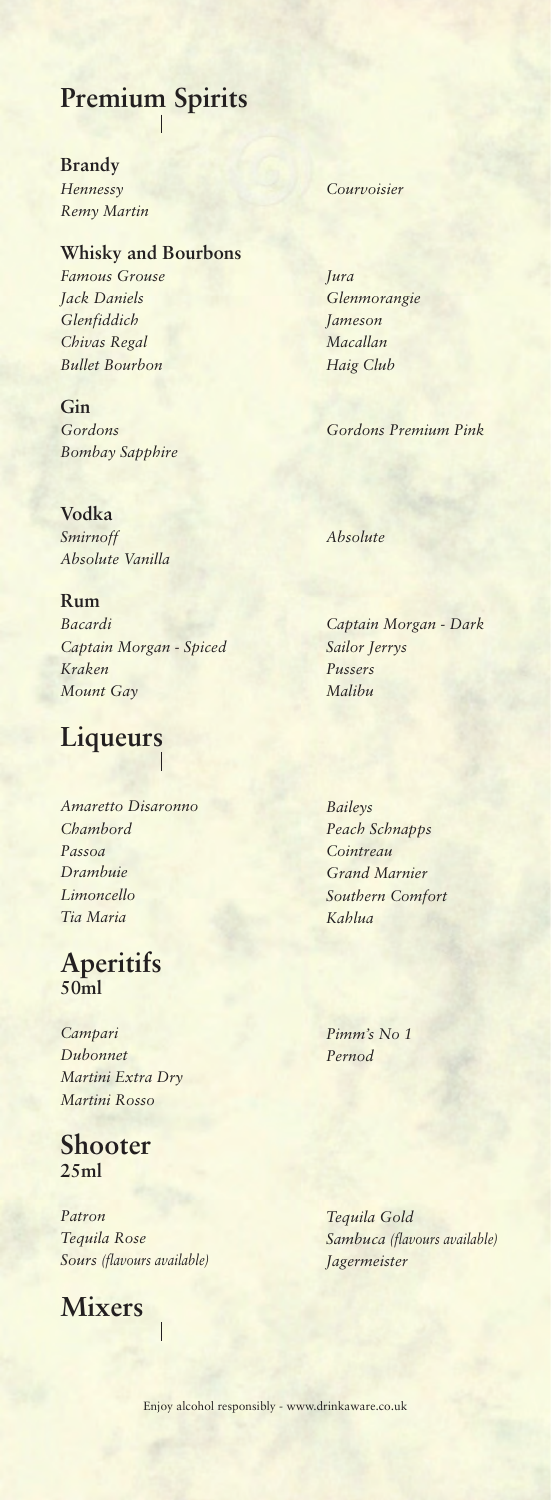## **Classic Cocktails**

#### **Cosmopolitan**

*A classic combination of Cointreau, vodka, cranberry and lime.*

#### **Woo Woo**

*Sweet and refreshing mix of vodka, peach schnapps and cranberry.*

### **Mojito (Passion fruit/Raspberry/Strawberry)** *Everybody knows it, everybody loves it. Made with white rum,*

*fresh mint, zesty lime and complemented by passion fruit or raspberry.*

#### **Singapore Sling**

*Classic smooth blend of Cointreau, gin, cherry Brandy, lime and pineapple juice.*

#### **Daiquiri (Raspberry/Strawberry)**

*Simple but great thirst quenching mix of white rum, lime juice and sugar.*

#### **Old Fashioned**

*The classic bourbon whisky cocktail.*

#### **Porn Star Martini**

**Espresso Martini**

*Any cocktails not on our list. Please request from a member of staff.*

## **Champagne Cocktails**

#### **French 75**

*French 75 is a cocktail made from gin, lemon juice, sugar and topped with chilled prosecco. It is also called a 75 Cocktail or in French simply a Soixante Quinze.*

#### **Kir Royal**

*Kir Royal is a French cocktail a variation of Kir. It consists of créme de cassis topped with chilled prosecco.*

#### **Emma Peel**

*This drink was named after Emma Peel from the female Avengers, played by Diana Rigg. It is a blend of cherry brandy, pineapple juice and chilled prosecco.*

#### **Bellini**

*Cocktail originated in Venice, Italy is a classical mixture of Prosecco sparkling wine and peach pureé.*

# *Variety of Mocktails available*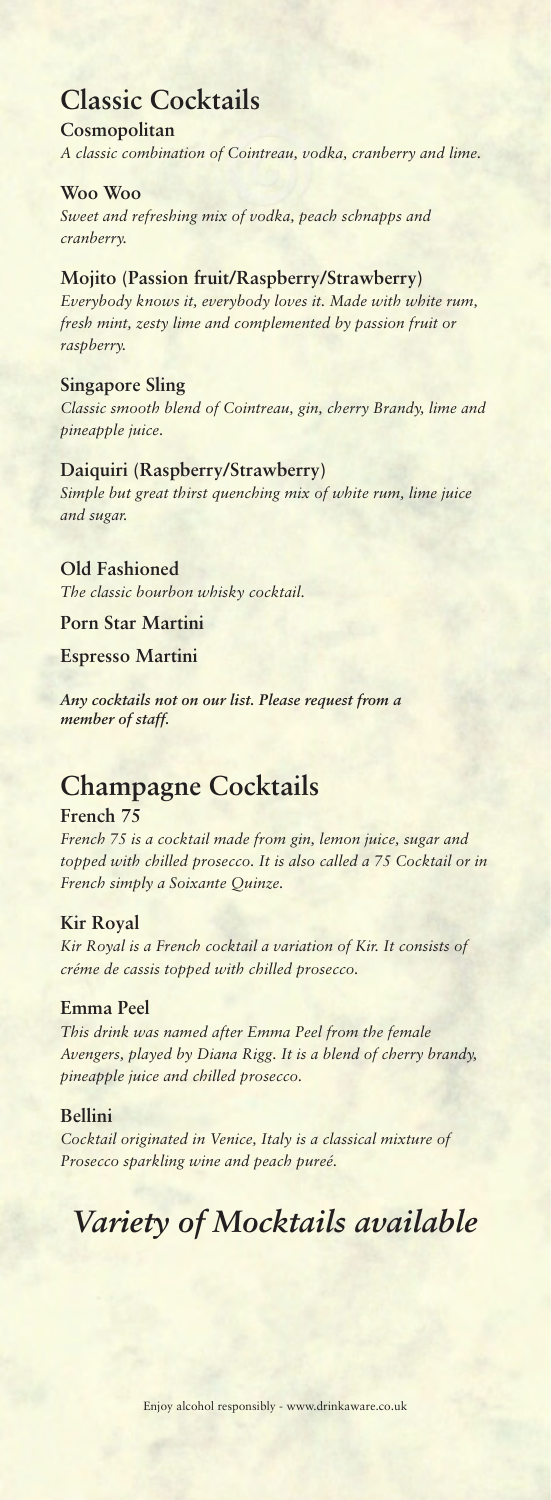# **Draught Lagers & Cider**

*Cobra Aspall Carling*

#### **Bottled Lagers**

*Peroni Budweiser Cobra Zero Kingfisher*

**Bottled Beers & Cider** *Doombar London Pride Recordelig Fine Dry (flavours available)*

#### **Fever Tree Collection (200ml)**

*Ginger Ale Indian Tonic Water Elderflower Tonic Water*

*Ginger Beer Naturally Light Tonic Water Sicilian Lemonade Mediterranean Tonic Water*

Ī

## **Soft Drinks**

*Hildon Still Water Hildon Sparkling Wazter Juice (Apple / Pineapple / Orange / Cranberry) Coke / Diet Coke / Sprite (330ml) Coke / Diet Coke / Lemonade J20 Red Bull*